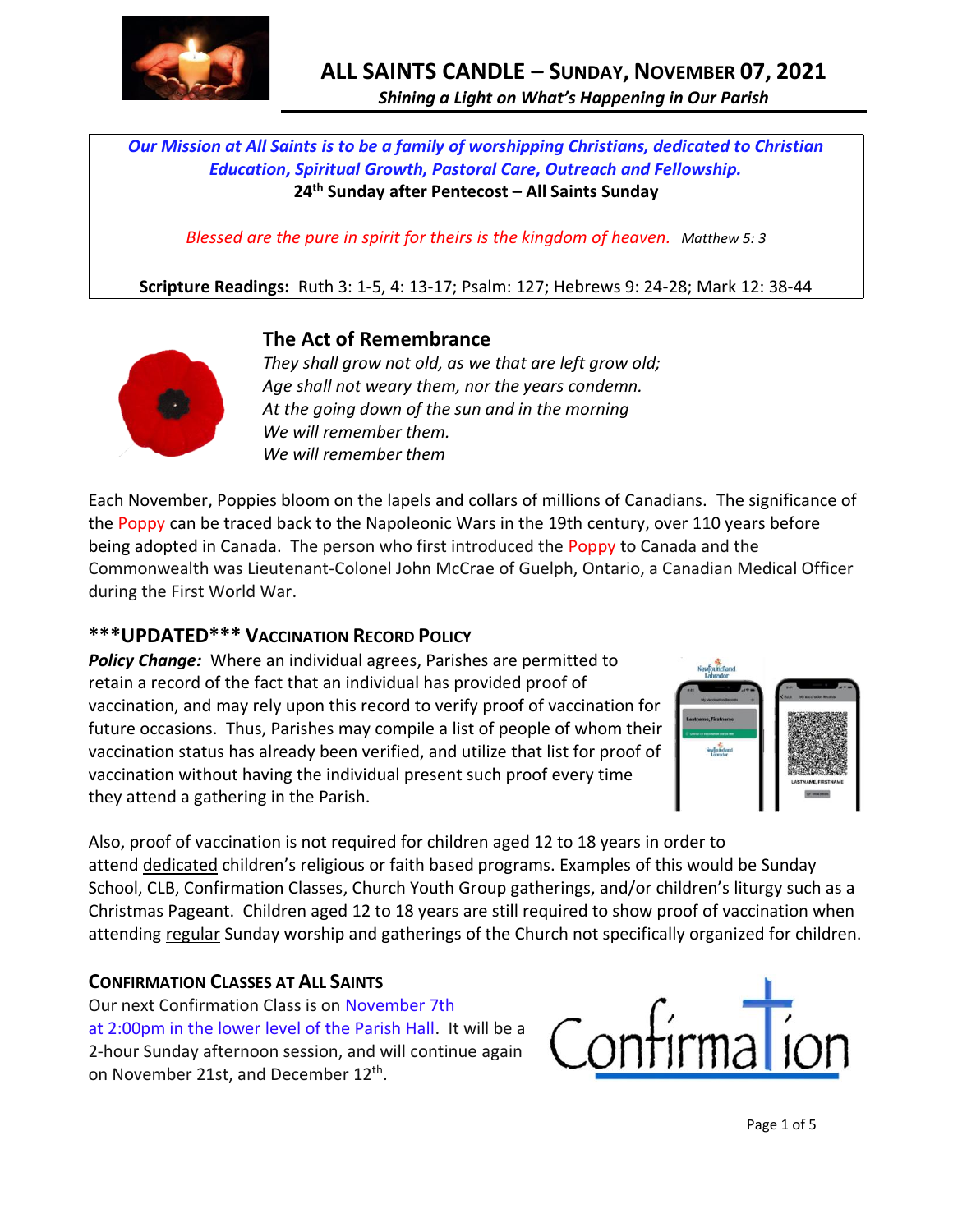If you have not yet registered, and will be aged 11 years on or before December 31, 2021, please contact Joanne Simfukwe at 682-8103 or [joannesimfukwe@gmail.com](mailto:joannesimfukwe@gmail.com)

Because we had such a great response to confirmation registration, we are now seeking additional companions to help with the program this year. If you are interested, and are able to join our team, please contact Joanne Simfukwe at 682-8103 or [joannesimfukwe@gmail.com](mailto:joannesimfukwe@gmail.com)



*We asked for your help, and you are stepping up to the call.* Vestry has just recently approved the expenditure of **\$13,000 for the replacement of six large heaters and thermostats in the lower level of our Parish Hall**. This is both a safety and revenue affecting issue. Over the past winter, for safety reasons, we were forced to turn off the electrical breakers to these units, and fortunately (or unfortunately), due to the COVID shutdown, we did not have any activities planned for this space. But now, fortunately, things are looking somewhat brighter with respect to getting a little closer back to

normal.

We have been fortunate to have a parishioner who is an electrician, and he has been gracious enough to help us "cripple along". Unfortunately, the time has come that we are now forced to act. With the colder fall and winter months quickly setting in around us, we run the risk of losing some muchneeded revenue that we typically generate from this facility. This includes a significant **long-term rental contract, ongoing clinics such as blood collections, flu shots, and COVID vaccinations**, to name just a few. This facility is also used for a number of our own major internal fundraising events such as our Fall Fair, ACW Dinners and Take Outs, and other catered events. As well, our weekly **Wednesday Tea Room Luncheons** could be placed in jeopardy, which in itself would once again be heartbreaking for our Parish.

We have established a special "Capital Donations Account" to track funds that we collect to help pay the costs of this important project. Vestry has received approval from the Diocese to temporarily borrow from one of our AJIF (Anglican Joint Investment Fund) accounts, which will eventually have to be repaid from donated Capital Funds.

We look forward to your continuing support with this special need and ask. You may place an envelope marked "**Heater Replacement Fund**" in the offertory plate, or send along an eTransfer to donations@allsaintsparish.ca with a note indicating "**Heater Replacement Fund**". Or you may simply drop by the Parish Office and use our secure drop-box, or pop into the office itself.

This is so important to the sustainability of our Parish. **THANK YOU** so much!!

Vestry - All Saints Anglican Parish CBS Email: vestry@allsaintsparish.ca

*All Saints CBS – THE CANDLE – November 07, 2021* Page 2 of 5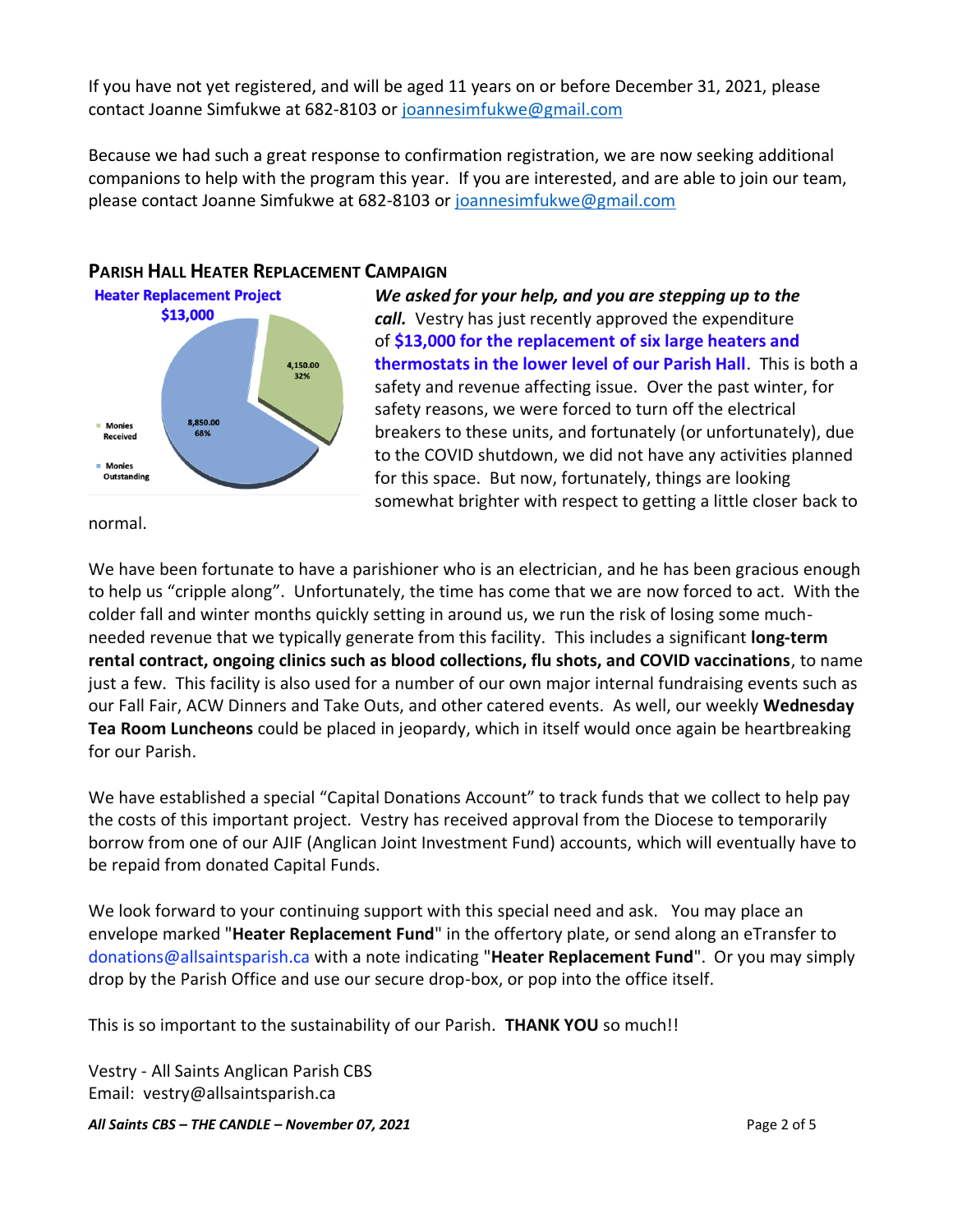### **FALL FAIR – THURSDAY, NOVEMBER 11TH**



door).

We look forward to your donations of:

• Crafts, baked goods, and any new quality items that may be used for both the fair tables upstairs, as well as our online auction

We are so delighted that we are once again able to host our annual **Fall Fair**, even though we must adhere to a number of COVID restrictions. All tables for the Roast Beef Supper and the card game must be pre-booked for your family bubble. As well, you are required to bring along your proof of vaccination QR code, and your photo ID (if you are unknown to the folks on the

• We would also appreciate any donations of potatoes, turnip, and carrots etc. for our Soup Luncheon, as well as our Roast Beef Dinner

The current schedule of activities on November  $11<sup>th</sup>$  is as follows:

- 12:00pm All doors open, both upstairs and downstairs
- 12:00pm to 2:00pm in the Lower-Level Parish Hall Soup & Sandwiches at a cost of \$10
- 12:00pm to 4:00pm in the Upper-Level Parish Hall All sales of goods
- 5:00pm in the Lower-Level Parish Hall Roast Beef Dinner at a cost of \$20, followed by a game of cards at a cost of \$5

For any inquiries, please call one of the following: Enid at 682-9367, Aura at 682-3775, Barb at 834- 4795, or Dot at 834-5052

Thank-you for your support !!!

The Fall Fair Committee

### **PARISH HALL AVAILABLE FOR RENTALS**

We are pleased to announce that our Parish Hall is once again available for rentals. Please make yourself familiar with the new revised guidelines listed below. Also, we encourage you to pass this along to family, friends, and business associates

### **ALL SAINTS TEA ROOM - EVERY WEDNESDAY AT NOON**



We would like to thank all those who continue to attend and support our Tea Room Luncheon every Wednesday at noon. We certainly look forward to seeing you each week for some great food, fun, and fellowship. Please be aware that because of COVID regulations and limited seating capacity, you will have to pre-register. To help us avoid congestion at the door, especially with the unsettling fall weather, please contact Enid Haines at 682-9367, or Aura Farrell at 682-3775.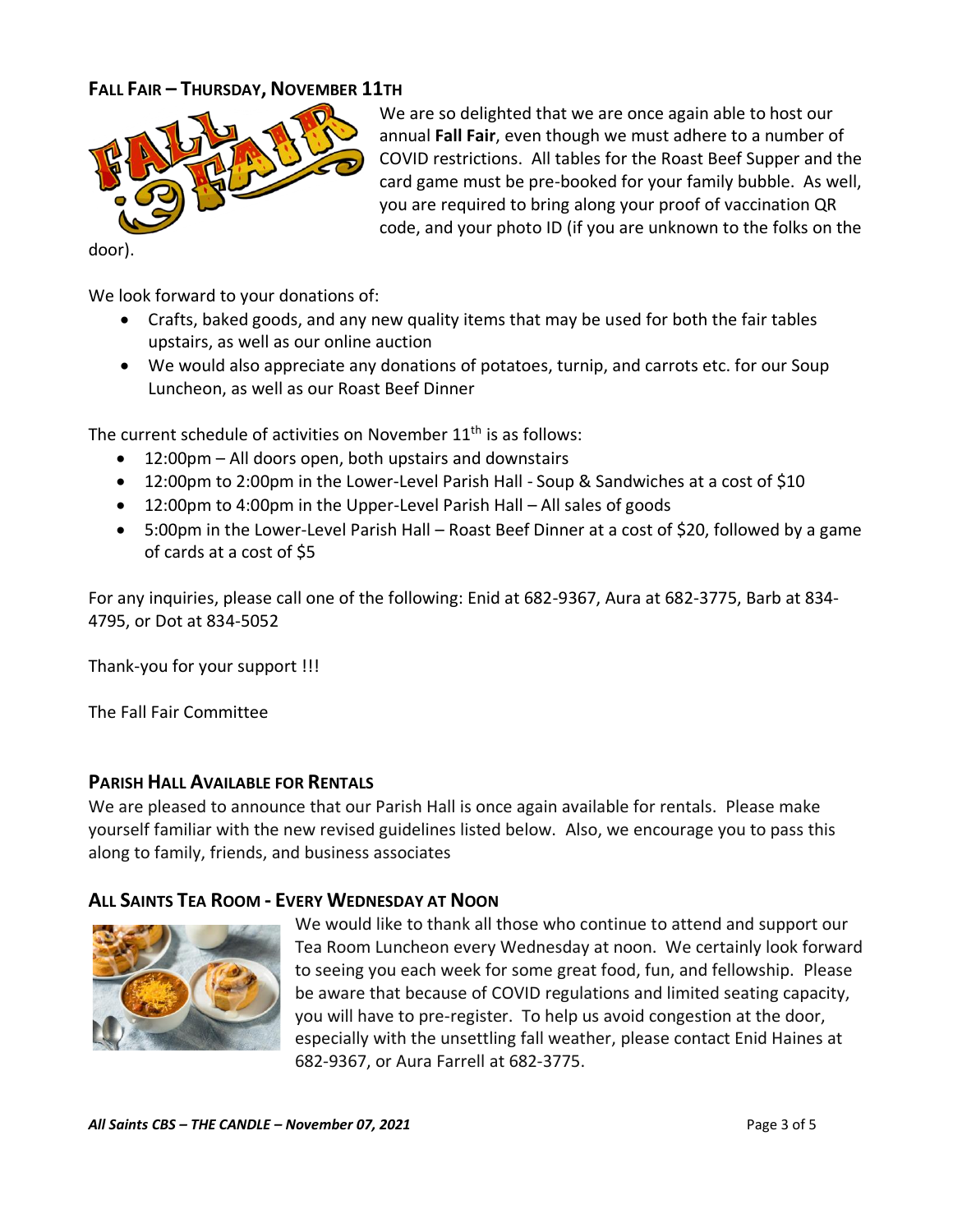# **DO WE HAVE YOUR EMAIL ADDRESS?**

Now, more than ever, email is becoming one of the safest and quickest ways for our Parish to keep you informed. If we do not already have you email address on file, and you are not regularly receiving our bulletins and information updates, we would love for your to provide it to us. Please email it to [communications@allsaintsparish.ca,](mailto:communications@allsaintsparish.ca?subject=eMail%20Address%20Update) or simply [click here](http://allsaintsparish.ca/email_updates) to complete our online email registration form.

# **SPONSORING 'THE CANDLE'**

We would like to remind Parishioners and Friends that you may sponsor our weekly bulletin, **'***THE CANDLE***'**, and have it dedicated in memory of a loved one. Your personal tribute will be prominently posted on the Bible graphic located at the top of the front page, and your kind donation of \$25 would be greatly appreciated.

Additionally, you can honor a loved one by posting your favourite picture, along with a memorial verse, and your kind donation of \$50 for this full-page tribute is greatly appreciated. A paper copy of '*THE CANDLE*' is distributed at all Sunday services, and a digital copy is permanently archived on our Parish website at [allsaintsparish.ca](http://allsaintsparish.ca/thecandle.html)

**CHURCH OFFERTORY ENVELOPES –** We encourage you to continue to use our secure mail drop-slot,

which is located at the top of the stairs, just to the left of the main entrance of our Parish Hall. You may also e-Transfer your offering via Interac simply by emailing it to [donations@allsaintsparish.ca.](mailto:donations@allsaintsparish.ca) And of course, we always encourage you to consider signing up for our eGivings program which automatically deposits your offering at whatever interval you choose and are comfortable with. Simply [click here](http://allsaintsparish.ca/egiving-online-information-form) to register, or go to our website and follow the eGiving notes. If

you have [any](https://wfsites-to.websitecreatorprotool.com/870a5dd5.com/Admin/%7BSK_NODEID__22939341__SK%7D) questions, please email your Finance Team at [finance@allsaintsparish.ca,](mailto:finance@allsaintsparish.ca) or call our Office at 834-4501.

## **REVISED DIOCESAN GUIDELINES FOR WORSHIP AND GATHERING**

On August 10, 2021 the Diocese issued a new Diocesan guidelines document titled, *[The New Has](https://anglicanenl.net/home/wp-content/uploads/2021/08/The-New-Has-Come-August-10-2021.pdf?fbclid=IwAR2_9nhbxB2LEc3XOqAP_nvoRu4G5Mt6NWIYwOEYNI0OtUl0atv2QwCfCY0)  [Come](https://anglicanenl.net/home/wp-content/uploads/2021/08/The-New-Has-Come-August-10-2021.pdf?fbclid=IwAR2_9nhbxB2LEc3XOqAP_nvoRu4G5Mt6NWIYwOEYNI0OtUl0atv2QwCfCY0)*, which can be viewed or downloaded [here.](https://anglicanenl.net/home/wp-content/uploads/2021/08/The-New-Has-Come-August-10-2021.pdf?fbclid=IwAR2_9nhbxB2LEc3XOqAP_nvoRu4G5Mt6NWIYwOEYNI0OtUl0atv2QwCfCY0) It is subject to change as further restrictions are eased or reinstated

# **HAVE YOU CONSIDERED ADVERTISING IN ANGLICAN LIFE**

- Our newspaper reaches thousands of people across Newfoundland and Labrador,
- Anglican Life is printed and is available online for even larger readership
- Competitive rates with various sized ads available to meet all your advertising needs

Contact Rev Fred Marshall, Officer of the Anglican Joint Committee at 709-727- 7346, via email at fred.marshall@enljointcommittee.com